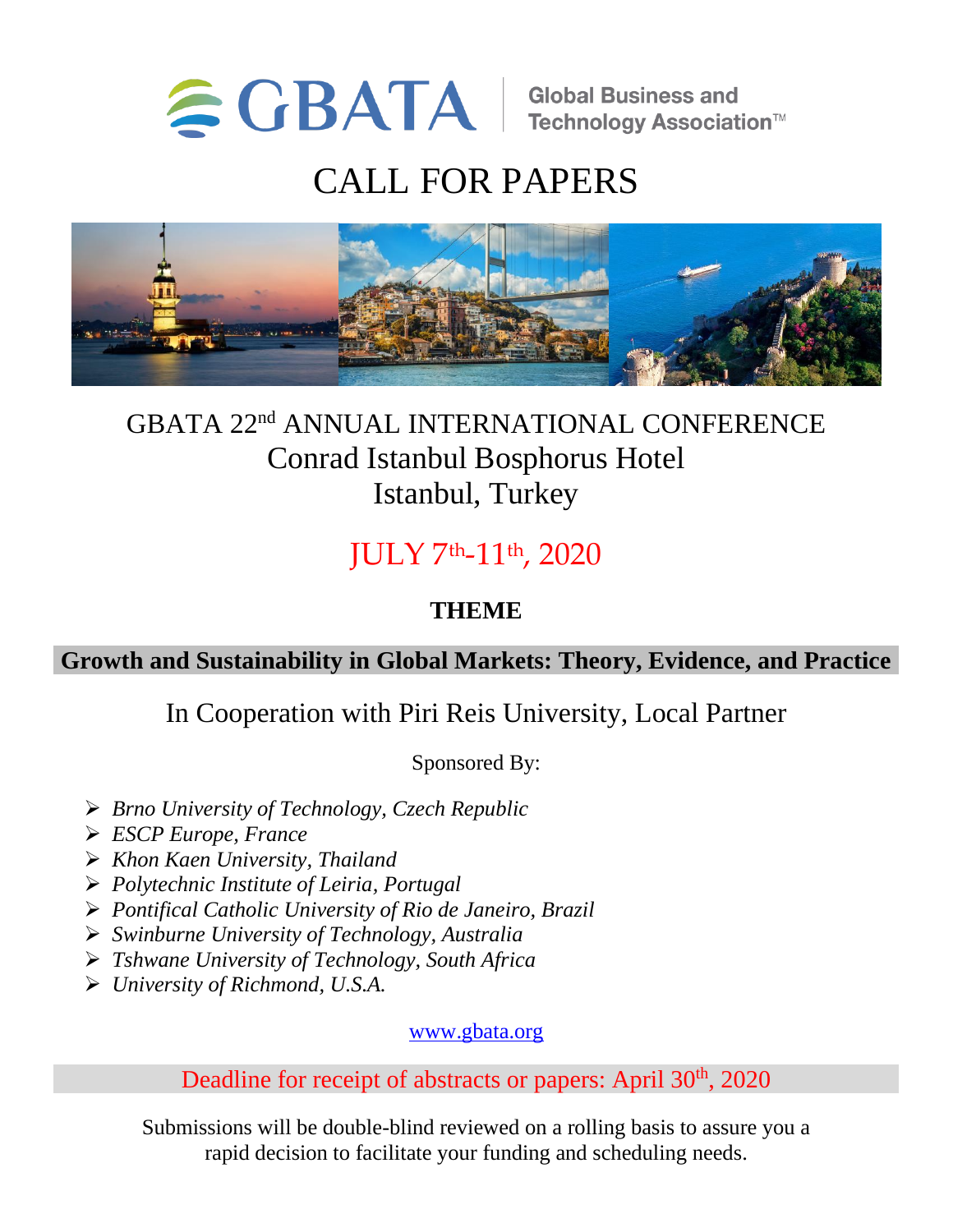## **TRACKS: Abstracts or Papers**

| TIVAUIN). AVSU aUS VI-L'APUS                                     |                                                                |
|------------------------------------------------------------------|----------------------------------------------------------------|
| I. Economics                                                     | <b>II. Entrepreneurship</b>                                    |
| ➤<br><b>Economic Development &amp; Competitiveness</b>           | <b>SMEs and International Entrepreneurship</b><br>➤            |
| <b>International Trade</b><br>➤                                  | Independent/Corporate Entrepreneurship &<br>≻                  |
| <b>Multinational Trading Blocs</b><br>➤                          | <b>Innovation</b>                                              |
| <b>Transitional &amp; Emerging Economies</b><br>➤                | <b>Knowledge Management &amp; Entrepreneurship</b><br>≻        |
|                                                                  |                                                                |
| <b>Macroeconomic Challenges in New World</b><br>➤                | <b>Economics of Innovation and Entrepreneurship</b><br>⋗       |
| <b>Economy</b>                                                   |                                                                |
| <b>Development &amp; Sustainable Economics</b><br>➤              |                                                                |
| III. Finance, Banking, & Accounting                              | <b>IV. Marketing</b>                                           |
| <b>Financial Institutions &amp; Markets</b><br>≻                 | <b>Buyer Behavior &amp; Customer Relations Management</b><br>≻ |
| <b>Corporate Finance &amp; Investments</b><br>➤                  | Distribution & Supply Chain Management<br>➤                    |
| <b>Banking &amp; Financial Services</b><br>$\blacktriangleright$ | <b>Integrated Marketing Communications, Branding &amp;</b>     |
| <b>Risk Management</b><br>≻                                      | Pricing                                                        |
| <b>Investment Banking &amp; Practices</b><br>➤                   | Marketing Strategy, Product Management & New                   |
| <b>Securities, Banking &amp; Financial Laws/Provisions</b><br>➤  | <b>Product Development</b>                                     |
| <b>Mergers, Acquisitions &amp; Takeovers</b><br>➤                | <b>Services Marketing</b><br>➤                                 |
|                                                                  |                                                                |
| <b>Accounting: The Next Generation</b><br>➤                      | Social Media & Digital Marketing<br>➤                          |
| <b>Accounting Standards &amp; Financial Reporting</b><br>≻       | <b>Marketing Analytics</b><br>➤                                |
| <b>Managerial Accounting</b><br>≻                                | <b>Public Relations</b><br>➤                                   |
| V. Management                                                    | VI. Technology and Innovation Management                       |
| <b>Human Resources</b><br>≻                                      | <b>Technology &amp; Competitiveness</b><br>➤                   |
| <b>Operations Management &amp; TQM</b><br>≻                      | <b>Strategy for Technology Domain</b><br>➤                     |
| <b>Organizational Behavior, Development &amp; Change</b><br>➤    | <b>Techno-Leveraging Business</b><br>⋗                         |
| <b>Corporate Strategy &amp; Culture</b><br>≻                     | <b>Global Customization of Technology</b><br>➤                 |
| Knowledge Management & Entrepreneurship<br>≻                     | <b>Innovation Management &amp; Strategy</b><br>➤               |
| <b>Public &amp; Nonprofit Organizations</b><br>⋗                 | <b>Climate &amp; Innovation Environment</b><br>➤               |
| <b>Environmental Management</b><br>⋗                             | <b>Technical Intelligence for Innovation</b><br>➤              |
|                                                                  |                                                                |
| <b>Sustainable Management</b><br>➤                               | Independent/Corporate Entrepreneurship &<br>➤                  |
| <b>Intellectual Capital Management</b><br>➤                      | <b>Innovation</b>                                              |
| <b>VII. Information Technology</b>                               | <b>VIII. Law and Regulations</b>                               |
| <b>Technology, Networks &amp; Cloud Computing</b><br>➤           | Minimizing Illegality & Unethical Conduct in<br>➤              |
| Data Mining, Digital Enterprises & Digital<br>➤                  | <b>Business</b>                                                |
| <b>Innovation Management</b>                                     | <b>Negotiating &amp; Deal Making</b><br>⋗                      |
| Web Applications & Semantic Web<br>≻                             | <b>Intellectual Property Rights</b><br>➤                       |
| <b>Mobile Applications &amp; Commerce</b><br>➤                   | <b>Internet Search &amp; Antitrust</b><br>⋗                    |
| <b>Analytics &amp; Business Intelligence</b><br>≻                | ➤<br><b>Privacy Issues in Internet Search &amp; Marketing</b>  |
| <b>Cyber Security &amp; Confidentiality Protection</b>           | <b>Inventions &amp; Patents</b>                                |
|                                                                  | <b>Conflict Resolution</b><br>⋗                                |
|                                                                  | X. Tourism and Hospitality Management                          |
| <b>IX. Health Care Management</b>                                |                                                                |
| $\triangleright$ Management of Health Care Providers             | Hospitality Management, Leisure & Tourism<br>➤                 |
| <b>Economics of Health Care Services</b><br>≻                    | <b>Marketing of Theme Parks &amp; Tourism</b><br>≻             |
| <b>Contemporary Strategies in Pharmaceutical</b><br>➤            | <b>Lifestyle Services, Sports &amp; Olympics</b><br>➤          |
| <b>Industry</b>                                                  |                                                                |
| <b>XI. Interdisciplinary Studies</b>                             | <b>XII. Communications Management</b>                          |
| $\triangleright$ Business Education & Teaching Innovation        | <b>Corporate Communication</b><br>➤                            |
| <b>Cross-Cultural Studies</b><br>➤                               | <b>Strategic Communication</b><br>≻                            |
| E-Commerce, E-Business, E-Learning & E-<br>➤                     | <b>Corporate Reputation Management &amp;</b><br>⋗              |
| Government                                                       | <b>Measurement</b>                                             |
| <b>Public Policy, Immigration &amp; Ethical Issues</b><br>⋗      | <b>Corporate Social Investment &amp; Corporate</b><br>≻        |
| <b>Global Poverty &amp; Underemployment</b><br>➤                 | Governance                                                     |
|                                                                  |                                                                |
| <b>Mergers, Acquisitions &amp; Strategic Alliances</b><br>➤      | <b>Telecommunication Business</b><br>⋗                         |
| <b>Transportation and Logistics</b><br>➤                         | <b>Cross-cultural Communications</b><br>⋗                      |
|                                                                  | <b>Management/Marketing</b>                                    |
|                                                                  | <b>Crisis Communication</b><br>➤                               |
| XIII. Doctoral Dissertation, Junior Faculty & Student            | XIV. Special Panels, Forums, & Symposiums                      |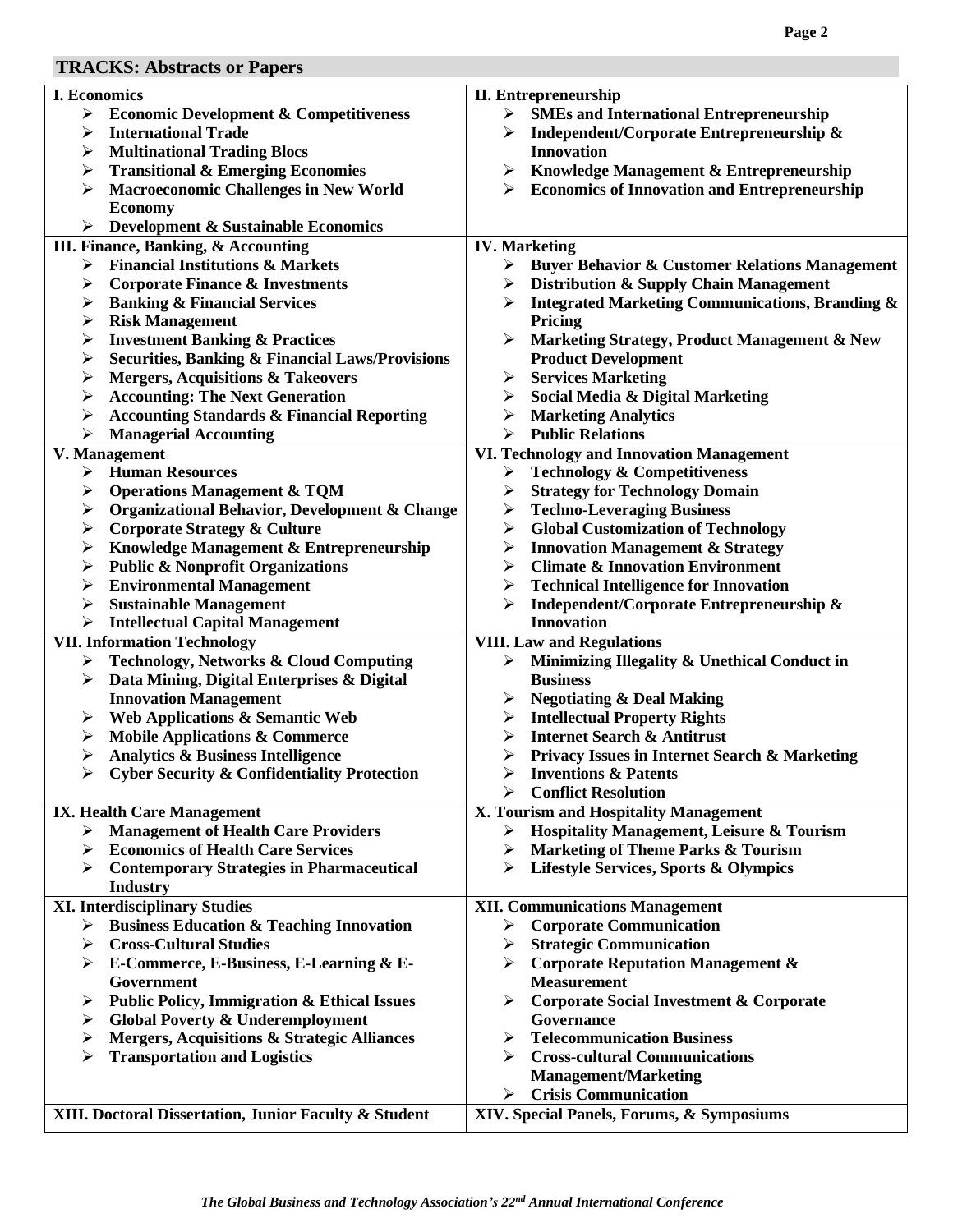Submissions addressing the GBATA 2020 Theme are welcome. The theme is designed to encourage submissions that take unique perspectives on the critical issues related to multi-cultural, economic, technological, social, legal and regulatory challenges that public and private industries and organizations encounter. The conference will include contributed paper sessions, invited and plenary presentations, case studies, round tables, panels, workshops and forums. The conference will provide a unique international forum to facilitate the exchange of cutting-edge information through multi-disciplinary presentations.

### **SPECIAL TOPICS: Special Panels, Forums and Symposiums**

Interested groups should select a Session Chair. The Session Chair's responsibility will be to organize the special topics session and inform the Conference Chair.

### **IMPORTANT DATES:**

- April  $30<sup>th</sup>$ ,  $2020$  Deadline for receipt of submissions.
- May  $31<sup>st</sup>$ , 2020 Deadline for accepted papers to be included in the Readings Book.

### **OUTSTANDING PAPER AWARDS:**

Several papers will be selected for competitive awards. Winning papers will be recognized for their distinction at the conference and considered for inclusion in the *Journal of Global Business and Technology (Print ISSN 1553-5495 & Online ISSN 2616-2733.)*

### **MANUSCRIPT GUIDELINES:**

- E-mail your abstract, full paper or panel proposal **in word format** to the Conference Chair, Prof. Dr. N. Delener, at **[info@gbata.org](mailto:info@gbata.org)** or **[delener@gbata.org](mailto:delener@gbata.org)**
- A maximum of **two** papers can be authored and/or co-authored by one person.
- Abstracts should be a minimum of 250 words and a maximum of 2,000 words, and the full paper should be a maximum of 20 double-spaced pages including references and exhibits. The more complete the paper, the better its chances of acceptance in the review process.
- Submissions should include as succinctly as possible:
	- *A separate title page which clearly indicates the name(s) of the presenting author(s) and other coauthor(s), affiliation(s), complete mailing address(es), telephone/fax numbers and e-mail address(es) and title of the paper*
	- *Track numbers (maximum of 2 per paper)*
	- *Up to four key words that describe the paper.*
- The text of the full paper, abstract or proposal must include the title, but should not include the name(s) of the author(s) as papers will be blind reviewed. Accepted papers will be included in the Refereed Conference Readings Book (ISBN: 1-932917-16-0).
- Submissions must not have been published, submitted or presented at other conferences.
- Special scheduling requests (dates or times) must be made at time of paper submission.

### **HOTEL VENUE INFORMATION:**

The conference will take place at the **Conrad Istanbul Bosphorus Hotel**. All rooms have been allocated at a fixed rate: Single Deluxe Room at 150.00 EUR and Double Deluxe Room at 170.00 EUR. Rates include Buffet Breakfast. Hotel information will be supplied with the acceptance materials. Hotel group rates will be honored 3 days before and 3 days after the conference dates based on guest room availability. *Make your reservations early since space is limited.*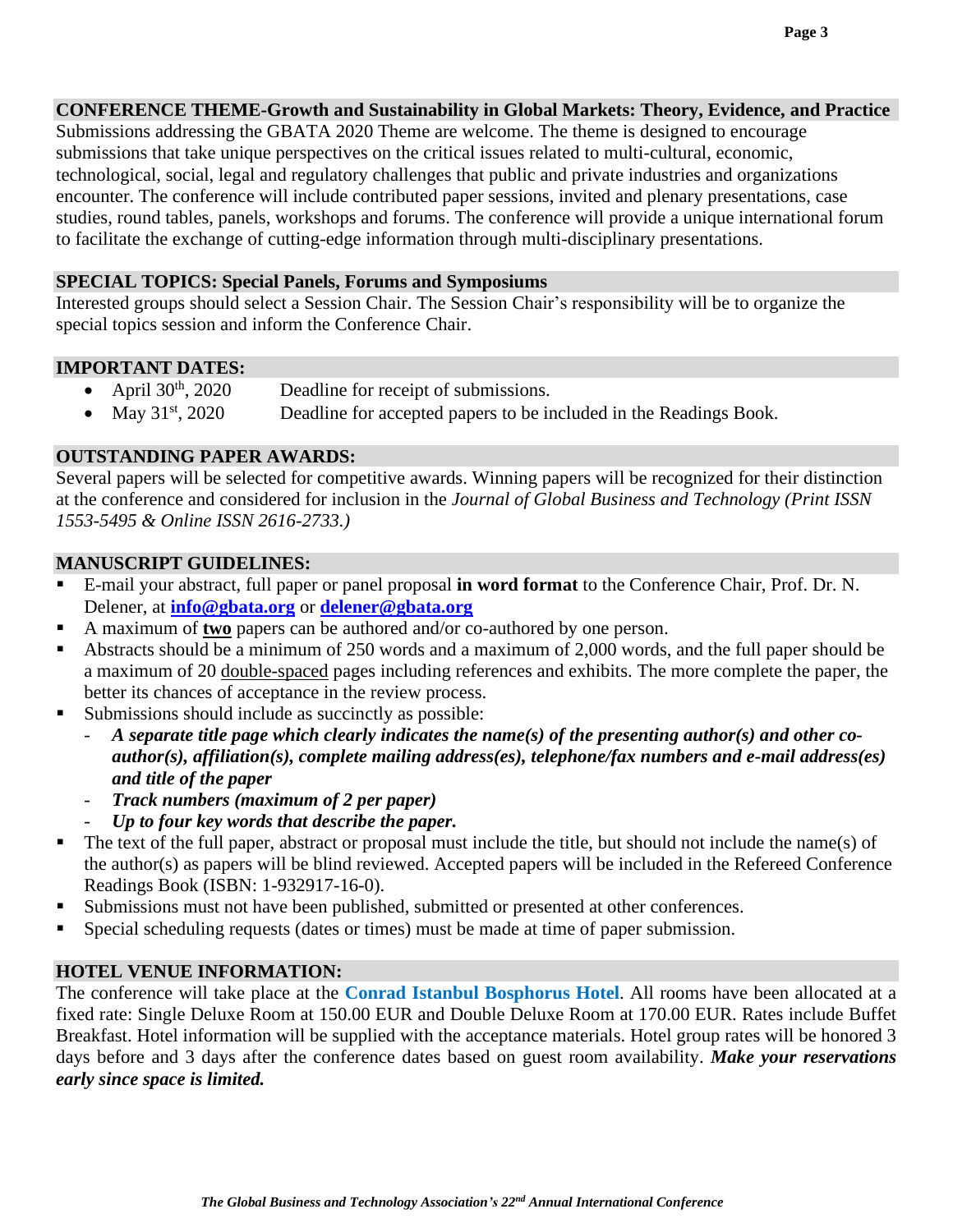### **GBATA 2020 CONFERENCE COMMITTEE**

### **Conference Chair**

Prof. Dr. N. Delener Interim Dean, Graham School of Business York College of Pennsylvania 441 Country Club Road | York, PA 17403 U.S.A. Phone: +1 (631) 662-1336

E-mail: [delener@gbata.org,](mailto:delener@gbata.org) [info@gbata.org](mailto:info@gbata.org)

### **Conference Chair-Appointee** Prof. Dr. Oral Erdogan Rector Piri Reis University Postane, Eflatun Sk. No:8 | Istanbul, 34940 **Turkey** Phone: +90 216 581 0051 E-mail: [oerdogan@pirireis.edu.tr](mailto:oerdogan@pirireis.edu.tr)

### **Program Chairs**

Dr. Nazım Engin | Professor of Economics, Department of Economics and Finance | Piri Reis University | Postane, Eflatun Sk. No:8 | Istanbul, 34940 | Turkey | E-mail: [nengin@pirireis.edu.tr](mailto:nengin@pirireis.edu.tr)

Dr. Zafer Acar, Professor of Business Administration, Department of International Logistics and Transportation | Piri Reis University | Postane, Eflatun Sk. No:8 | Istanbul, 34940 | Turkey | E-mail: [azacar@pirireis.edu.tr](mailto:azacar@pirireis.edu.tr) Dr. Aykut Arslan, Assoc.Professor of Business Administration. Department of International Business and Trade | Piri Reis University | Postane, Eflatun Sk. No:8 | Istanbul, 34940 | Turkey | E-mail: [aarslan@pirireis.edu.tr](mailto:aarslan@pirireis.edu.tr) Prof. Susana Rodrigues | School of Technology & Management | Polytechnic Institute of Leiria | Campus 2 Morro do Lena-Alto Vieiro | Leiria, 2411-901 | Portugal | Phone: (+351) 244 820 300, E-mail: [susana.rodrigues@ipleiria.pt](mailto:susana.rodrigues@ipleiria.pt)

Prof. Stanley Mukhola | Deputy Vice Chancellor of Teaching, Learning & Technology | Tshwane University of Technology | Private Bag X680 | Pretoria, 0001 | South Africa | Phone: +27 12 382 4690, E-mail: [mukholams@tut.ac.za](mailto:mukholams@tut.ac.za)

### **Track Chairs**

### **Economics:**

Prof. Maria Reznakova | Faculty of Business and Management | Brno University of Technology | Kolejni 4, 612 00 Brno | Czech Republic | Phone: +420 54114 2790, E-mail: [reznakova@fbm.vutbr.cz](mailto:reznakova@fbm.vutbr.cz)

Prof. Dr. Erhan Aslanoglu | Department of Economics and Finance | Piri Reis University | Postane Mah. No:8, 34940 Tuzla | Istanbul | Turkey | Phone: + 90 216 5810050, E-mail: [easlanoglu@pirireis.edu.tr](mailto:easlanoglu@pirireis.edu.tr)

### **Entrepreneurship:**

Prof. Shepherd Dhilwayo | University of Johannesburg | Auckland Park | South Africa | Phone: +27 11 559 1689, E-mail: [sdhliwayo@uj.ac.za](mailto:sdhliwayo@uj.ac.za)

Mr. Mabasa Dumisani | Lecturer: Business Management | College of Economics and Management Sciences | University of South Africa | NS Radipere Building: 4- 68 | PO Box 392 UNISA 0003 | South Africa | Phone: 012 429 2988, E-mail: [mabasdg@unisa.ac.za](mailto:mabasdg@unisa.ac.za)

Dr. Shaukat Ali | University of Wolverhampton Business School | MN Building 205 | Nursery Street | Wolverhampton, WV1 1AD | U.K. | Phone: (+44) 01902 32 3940, E-mail: [shaukat.ali@wlv.ac.uk](mailto:shaukat.ali@wlv.ac.uk)

### **Finance, Banking, & Accounting:**

Dr. Pat Obi | The White Lodging Professor of Finance | College of Business | Purdue University Northwest | 2200 169<sup>th</sup> Street Hammond, IN 46323 | U.S.A. | Phone: +1 (219) 989-2747, E-mail: **obi@pnw.edu** 

Dr. Luis Lima Santos | Full Professor | School of Tourism & Maritime Technology | Polytechnic Institute of Leiria | Santuario de Nossa Senhora dos Remedios | Peniche, 2520-641 | Portugal | Phone: [+351.934294090,](tel:+351%20934%20294%20090) Email: [llsantos@ipleiria.pt](mailto:llsantos@ipleiria.pt)

Dr. Jose Luis Pereira Martins | Polytechnic Institute of Leiria | Campus 2, Morro de Lena, Alto de Vieiro | Leiria, 2411-901 | Portugal | Phone: +351 244 820 300, E-mail: [jose.martins@ipleiria.pt](mailto:jose.martins@ipleiria.pt)

Dr. Ines Margarida Cadima Lisboa | School of Technology and Management | Polytechnic Institute of Leiria | Morro de Lena Apartado 4163 | Leiria, 2411-901 | Portugal | Phone: 00351912121280, E-mail: [ines.lisboa@ipleiria.pt](mailto:ines.lisboa@ipleiria.pt)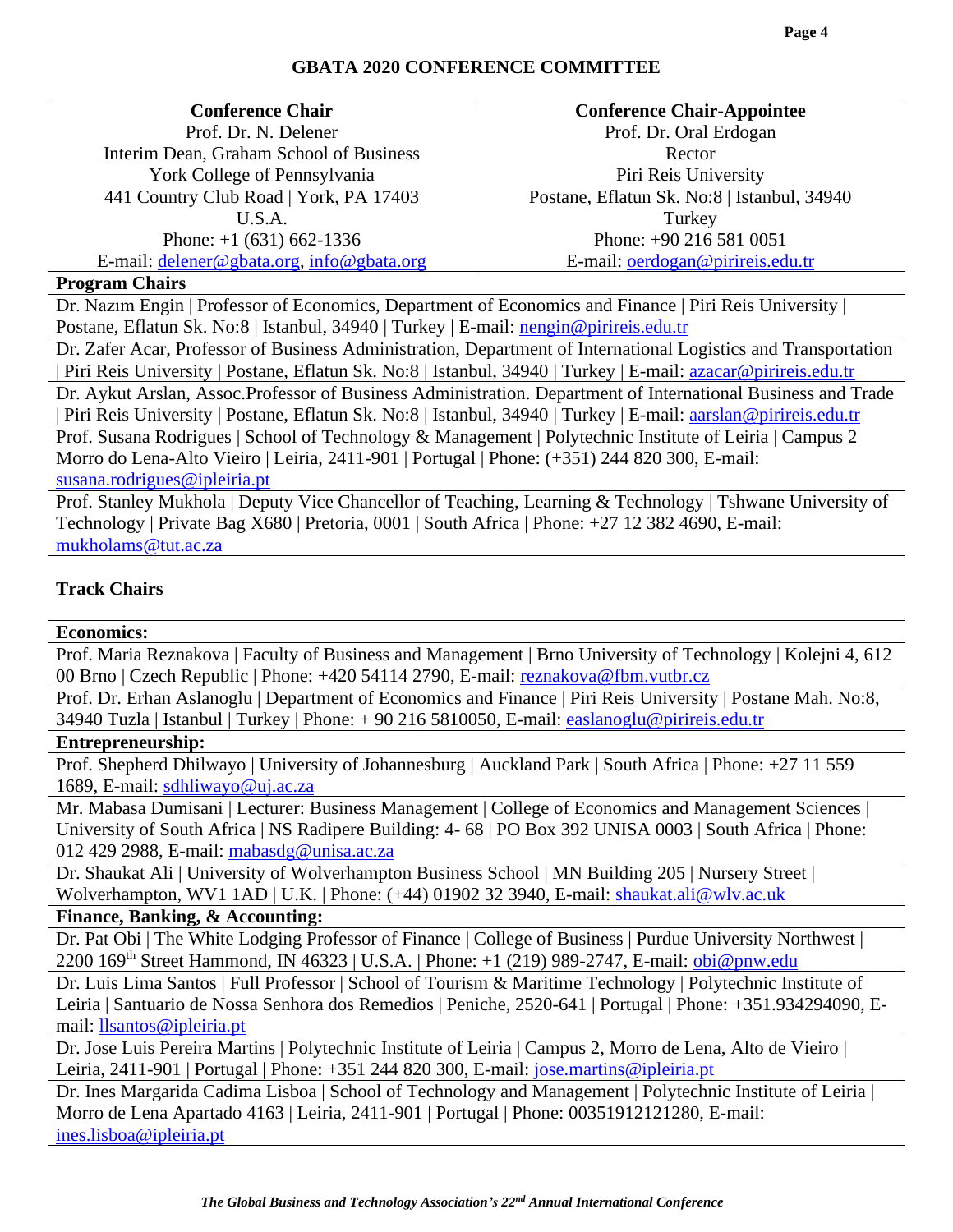### **Marketing:**

Dr Norman Chiliya | Senior Lecturer | Marketing Department | School of Economic and Business Sciences | University of the Witwatersrand | South Africa | Phone: 011 717 8063. E-mail: [Norman.Chiliya@wits.ac.za](mailto:Norman.Chiliya@wits.ac.za)

Dr. Nabila El jed | Higher School of Digital Economy | Manouba University | ESEN, Campus unversitaire la Manouba, 2010 | Tunisia | Phone: +21698328545, E-mail: [nabilaeljed@gmail.com](mailto:nabilaeljed@gmail.com)

### **Management:**

Dr Tessie H. H. Herbst | Tshwane University of Technology | Building 5, Room 709, Pretoria Campus | South Africa | Phone: +27 12- 3825901 | E-mail: [Herbstt@tut.ac.za](mailto:Herbstt@tut.ac.za)

Dr. Nikolay Filinov | Dean, Faculty of Mgmt. | National Research University Higher School of Economics | 33 Kirpichnaya Street | Moscow, 105679 | Russia | Phone: 7495-772-9569, E-mail: [nfilinov@hse.ru](mailto:nfilinov@hse.ru)

Dr. Kathleen Park | Assistant Professor of Administrative Sciences, Strategy and Innovation and Chadwick Research Fellow BU MET | Boston University | 1010 Commonwealth Ave Suite 422 | Boston, MA 02215 | U.S.A. | E-mail: [kathleen.park@gmail.com,](mailto:kathleen.park@gmail.com) Phone: 617-358-0459

### **Technology and Innovation Management:**

Dr. Fabio de Oliveira Paula | Pontifical Catholic University of Rio de Janeiro | [Rua Bento Lisboa, 106,](https://maps.google.com/?q=Rua+Bento+Lisboa,+106&entry=gmail&source=g) bloco 2, apt. 801, Catete | Rio de Janeiro | Brazil | Phone: 55 21 9752-68405 | E-mail: fabioop@gmail.com

Ms. Sheri L. Mackey | Sr. Partner & CEO | Luminosity Global Consulting Group | 21167 San Miguel Street | Los Angeles, CA 91364 | U.S.A. | Phone: +1 (818) 276-6681, E-mail: [sherilmackey@gmail.com](mailto:sherilmackey@gmail.com)

### **Information Technology:**

Dr. Christina Schweikert | College of Professional Studies | St. John's University | 8000 Utopia Parkway | Queens, NY 11439 | U.S.A. | Phone: +1 (718) 990-7439, E-mail: [schweikc@stjohns.edu](mailto:schweikc@stjohns.edu)

Dr. Tawanda Mushiri | Department of Mechanical Engineering | University of Zimbabwe | P.O Box MP167 | Mt. Pleasant, Harare | Zimbabwe | Phone: [+263773245571,](tel:+263%2077%20324%205571) [tawanda.mushiri@gmail.com](mailto:tawanda.mushiri@gmail.com)

### **Law and Regulations:**

Dr. Lurdes Varregoso Mesquita | Associate Professor | Polytechnic Institute of Cávado and Ave (IPCA) and Portucalense Institute for Legal Research (IJP) | CAMPUS DO IPCA – BARCELOS | Vila Frescaínha S. Martinho | 4750-810 BARCELOS | Portugal | Phone: +351933510881, E-mail: [mmesquita@ipca.pt](mailto:mmesquita@ipca.pt)

Dr. Catia Marques Cebola | School of Technology and Management | Polytechnic Institute of Leiria | Campus 2, Morro de Lena, Alto Vieiro, Apartado 4163 | Leiria, 2411-901 | Portugal | Phone: 244820300, E-mail: [catia.cebola@ipleiria.pt](mailto:catia.cebola@ipleiria.pt)

### **Healthcare Management:**

Dr. Gomotsegang Fred Molelekwa | Tshwane University of Technology | Staatsartillerie, Pretoria West, 0183 | South Africa | Phone: +27 (0)12 382 3543, E-mail: [molelekwagf@tut.ac.za](mailto:molelekwagf@tut.ac.za)

Dr. Vincent F. Maher | Prof., Dept. of Mgmt. & Healthcare Mgmt.| Hagan School of Business | Iona College | 715 North Avenue | New Rochelle, NY 10801 | USA | Phone: +1 914 633 2192 | E-mail: [vmaher@iona.edu](mailto:vmaher@iona.edu)

Dr. Teresinha Covas Lisboa | Paulista University – UNIP | 760 Rua Barao do Bananal | Sao Paulo, Brazil | Phone: 55 11 996214362 | E-mail: [teresinhacovas@uol.com.br](mailto:teresinhacovas@uol.com.br)

### **Tourism and Hospitality Management:**

Dr. Paulo Almeida | Dean of School of Tourism and Maritime Technology | Polytechnic Institute of Leiria | Peniche, 2520-641 | Portugal | Phone: (+351) 262 783 607 | E-mail: [palmeida@ipleiria.pt](mailto:palmeida@ipleiria.pt)

Prof. Alba Caicedo Barreth | University of Guayaquil | Rumichaca 1313 and Clemente Ballen - Of. 101 | Guayaquil | Ecuador | Phone: (593) 984857385, E-mail: [alba.caicedob@ug.edu.ec](mailto:alba.caicedob@ug.edu.ec)

### **Interdisciplinary Studies:**

Prof. Ken Mathu | North West University | Private Bag X2046 | Mmabatho, 2735 | South Africa | Phone: +27 18 389 2532, E-mail: [kenmathu@yahoo.com](mailto:kenmathu@yahoo.com)

Dr. Frank Le Veness | Prof., Dept. of Government & Politics | College of Liberal Arts & Sciences | St. John's University | 8000 Utopia Parkway | Jamaica, NY 11439 | U.S.A. | Phone: +1 (718) 990-5720, E-mail: [levenesf@stjohns.edu](mailto:levenesf@stjohns.edu)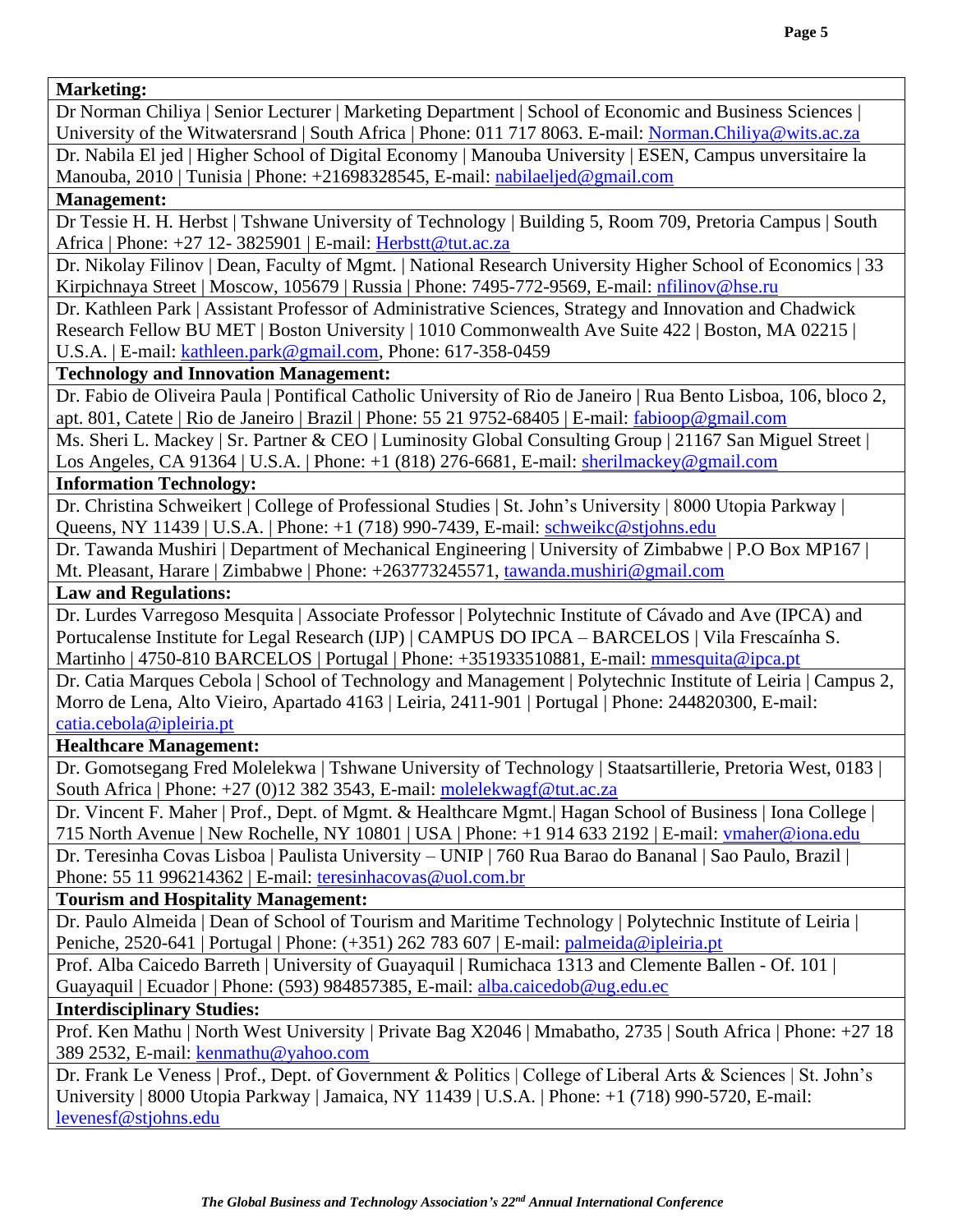### **Communications Management:**

Dr. Dana Lascu | Professor, Department of Marketing | Robins School of Business | University of Richmond | One Gateway Road | Richmond, VA 23173 | U.S.A. | Phone: +1 (804) 289-8586, E-mail: [dlascu@richmond.edu](mailto:dlascu@richmond.edu) Dr. Dawie Bornman | Department of Business Management | University of Pretoria | Hatfield, 0028 | South Africa | Phone: +27 (0)12 420 5339, E-mail: [dawie.bornman@up.ac.za](mailto:dawie.bornman@up.ac.za)

## **Doctoral Dissertation/Junior Faculty & Student Papers:**

Ms. Priyangani Ariyawansha | University of the West of Scotland | U.K. | Phone: 00447861804167 | E-mail: [priyangani.arya@gmail.com](mailto:priyangani.arya@gmail.com)

Dr. Kirsty-Lee Sharp | Senior Lecturer | Vaal University of Technology | Andries Potgieter Boulevard | Vanderbijlpark, 1900 | South Africa | Phone: 0742846422 | E-mail: [kirsty-lees@vut.ac.za](mailto:kirsty-lees@vut.ac.za)

### **Special Panels, Forums & Symposiums:**

Dr. Rebecca Natrajan | Senior Lecturer | Roehampton University-London Campus | London | U.K. | Phone: 07751217927, E-mail: [rebeccanatrajan@gmail.com](mailto:rebeccanatrajan@gmail.com)

## **Country Chairs**

### **Australia**

Dr. Bruno Mascitelli | Assoc. Prof., Dept. of Education. & Social Scis. | Swinburne University of Technology | John Street, Hawthorn | Melbourne, VIC 3122 | Australia | Phone: +61-3-92145363 | E-mail: [bmascitelli@swin.edu.au](mailto:bmascitelli@swin.edu.au)

Dr. Mona Chung | Regional Director, China & Asia | BlueMount Capital | Level 11, 461 Bourke Street | Melbourne Victoria 3000 | Australia | Email: [mchung6666@gmail.com](mailto:mchung6666@gmail.com)

**Austria**

Prof. Juergen M. Muehlbacher | Vienna University of Economics and Business | Welthandelsplatz 1 | A-1020 Vienna | Austria | Phone: +43-1-31336-4463 | E-mail: [juergen.muehlbacher@wu.ac.at](mailto:juergen.muehlbacher@wu.ac.at)

**Brazil**

Dr. T. Diana L. van Aduard de Macedo-Soares | Prof. of Strategic Mgmt. | Business School | Pontifical Catholic University of Rio de Janeiro | 225 Rua Marques de Sao Vicente | Rio de Janeiro, RJ 22453-900 | Brazil | Phone: +55-21 25523859, E-mail: [tdiana.vanaduardmacedosoares@gmail.com](mailto:tdiana.vanaduardmacedosoares@gmail.com)

Prof. Leonel Cezar Rodrigues | Graduate School of Management | Nove de Julho University | 2046 R. Cayowaa, Sumare | Brazil | Phone: 55 (11) 98401 2002, E-mail: [leonelcz@gmail.com](mailto:leonelcz@gmail.com)

### **China**

Dr. Stephen Ko | Dept. of Mgmt. & Mkt. | The Hong Kong Polytechnic University | China | Phone: 852-2766- 4061, E-mail: [stephen.ko@polyu.edu.hk](mailto:stephen.ko@polyu.edu.hk)

**Croatia**

Dr. Alka Obadić | Full Professor | University of Zagreb | Department of Macroeconomics and Economic Development | Sq. J.F. Kennedy 6 | 10000 Zagreb | Croatia | +385-1-2383-147, E-mail: [aobadic@efzg.hr](mailto:aobadic@efzg.hr) **Czech Republic**

Dr. Anna Putnova | Faculty of Business & Management | Brno University of Technology | 4 Kolejni | Brno, 612 00 | Czech Republic | Phone: +420 605236247, E-mail: [putnova@fbm.vutbr.cz](mailto:putnova@fbm.vutbr.cz)

### **Ecuador**

Prof. Osmany Perez Barral | Pontifical Catholic University of Ecuador | Av. Manuelita Saenz. Sector Tropezon | Ambato | Ecuador | Phone: (593) 02 299 17 00, E-mail: [operez@pucesa.edu.ec](mailto:operez@pucesa.edu.ec) **Finland**

Dr. Elina Varamaki | Vice President | Seinäjoki University of Applied Sciences | P.O. Box 412 | Seinajoki, FI-60101 | Finland | Phone: +358 40 8305 189, E-mail: [elina.varamaki@seamk.fi](mailto:elina.varamaki@seamk.fi)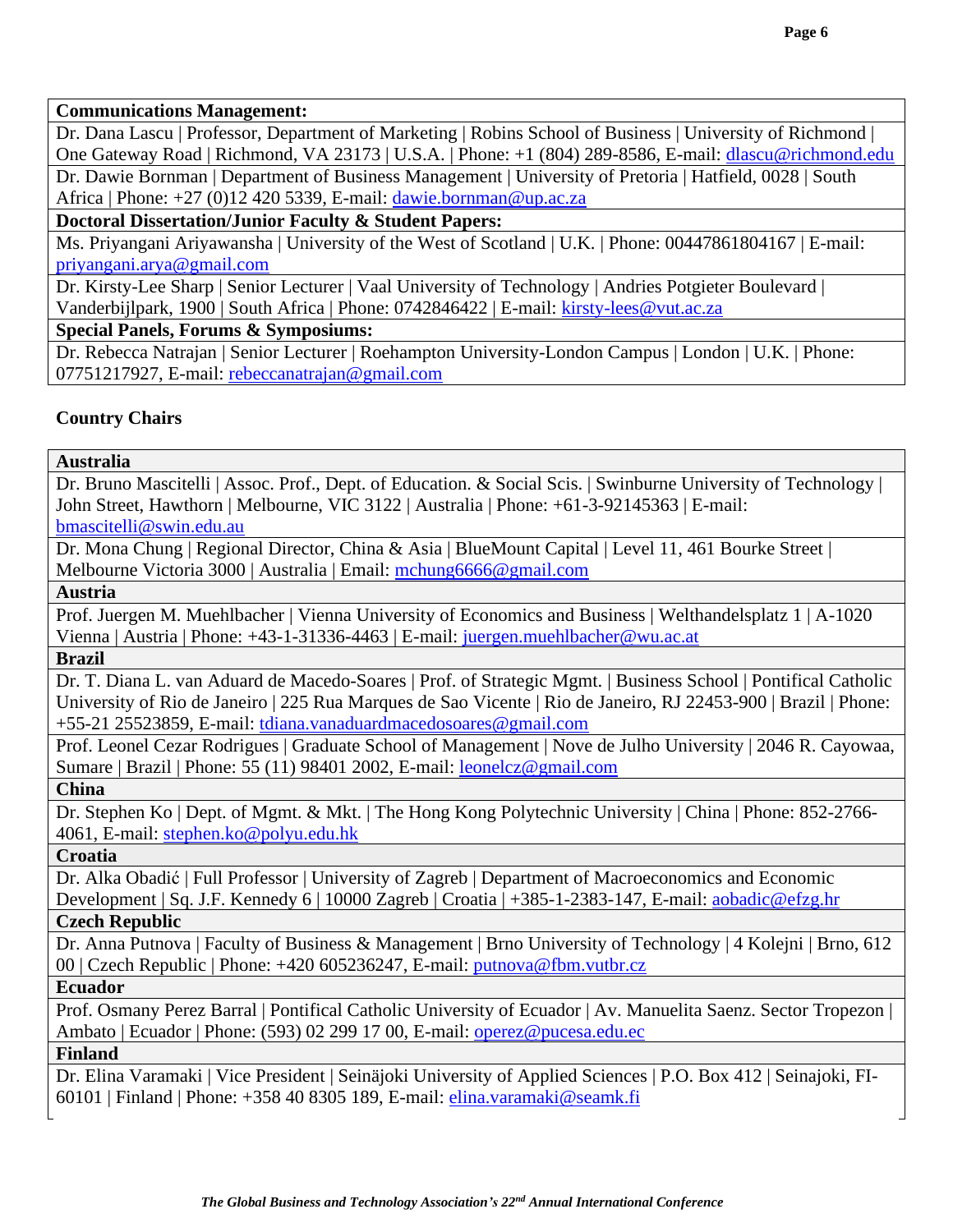### **France**

Dr. Frederic Jallat | Professor, ESCP Europe | 79 avenue de la Republique | Paris, 75543 CEDEX 11 | France | Phone:  $+33$  1 49 23 22 51, E-mail: [jallat@escpeurope.eu](mailto:jallat@escpeurope.eu)

Dr. Yamen Koubaa | École de Management de Normandie | Campus de Caen | 9, rue Claude Bloch | 14052 CAEN Cedex 4 | France | Phone: +33 (0)2 61 10 08 70, E-mail: [koubaa\\_yam@yahoo.fr](mailto:koubaa_yam@yahoo.fr)

### **India**

Prof. Dr. Pawan K. Chugan | Prof., Institute of Management | Nirma University | 6, Mahalaya[-2, Sola Science](https://maps.google.com/?q=2,+Sola+Science+City&entry=gmail&source=g)  [City](https://maps.google.com/?q=2,+Sola+Science+City&entry=gmail&source=g) Road | Ahmedabad, 380060 | India | Phone: +91 [9825595573,](tel:+91%2098255%2095573) E-mail: [pkchugan@nirmauni.ac.in](mailto:pkchugan@nirmauni.ac.in)

Dr. Nidhi S. Bisht | Assistant Professor, Human Resource Management | Management Development Institute (MDI) | Mehrauli Road | Sukhrali, Gurgaon, 122007 | India | Phone:+91-124-4560325, Email: [nidhi.bisht@mdi.ac.in](mailto:nidhi.bisht@mdi.ac.in)

### **Japan**

Prof. Hisao Fujimoto | Osaka University of Economics | 2-2-8, Osumi, Higashiyodogawa-ku | Osaka, 533-8533 | Japan | Phone:  $+81$  6-6328-2431 | E-mail: [fujimoto@osaka-ue.ac.jp](mailto:fujimoto@osaka-ue.ac.jp)

### **Malawi**

Dr. Margaret Kubwalo-Chaika | Malawi Institute of Management (MIM) | P.O. Box 30801, Lilongwe 3 | Malawi | Phone: +265 999 982 788, E-mail: [Margaretn.chaika@gmail.com](mailto:Margaretn.chaika@gmail.com)

### **Poland**

Dr. Piotr Bula | Director, Cracow School of Business | Cracow University of Economics | ul. Rakowicka 27 | Kraków, 31-510 | Phone: +48 12 293 5859, E-mail: [bula@uek.krakow.pl](mailto:bula@uek.krakow.pl)

### **Portugal**

Dr. Vitor Hugo Ferreira | School of Technology & Management | Polytechnic Institute of Leiria | Campus 2 Morro do Lena-Alto Vieiro | Leiria, 2411-901 | Portugal | Phone: (+351) 244 820 300, E-mail: [vitor.ferreira@ipleiria.pt](mailto:vitor.ferreira@ipleiria.pt)

**Russia**

Dr. Anna N. Zhilkina | Prof. & Chair, Dept. of Finance & Credit | State University of Management | 99 Ryazanskij Avenue | Moscow, 109542 | Russia | Phone: +74953714944, E-mail: [angh@inbox.ru](mailto:angh@inbox.ru)

### **Slovakia**

Dr. Dagmar Caganova | Vice Dean for International Projects | Slovak University of Technology in Bratislava | Ulica Jána Bottu 25 917 24 Trnava | Slovakia | Phone: +421(0)905/648 382 | E-mail: [dagmar.caganova@stuba.sk](mailto:dagmar.caganova@stuba.sk)

### **South Africa**

Prof. Mabutho Sibanda | Dean and Head of School | Accounting, Economics & Finance | University of Kwazulu-Natal | J 224, 2nd Floor J Block, Westville Campus | Durban | South Africa | Phone: +27 (0) 31 260 2160, E-mail: [Sibandam@ukzn.ac.za](mailto:Sibandam@ukzn.ac.za)

Prof. Johan de Jager | Dept. of Mkt., Logistics & Sport Mgmt. | Tshwane University of Technology | Private Bag X680 | Pretoria, 0001 | South Africa | Phone: +27 12 3825627, Email: [dejagerjw@tut.ac.za](mailto:dejagerjw@tut.ac.za)

Onica Thandi Matsheke | Vaal University of Technology | Private Bag X021 | Vanderbijlpark, 1900 | South Africa | Phone: +27 (0)16 950 9567, E-mail: [onica@vut.ac.za](mailto:onica@vut.ac.za)

### **Spain**

Dr. Vincente Ripoll Feliu | Faculty of Economics | Valencia University | Avenidad dels Tarongers, s/n | Valencia, 46071 | Spain | E-mail: [ripoll@uv.es](mailto:ripoll@uv.es)

### **Sultanate of Oman**

Dr. Tamer Mohamed Atef | Dept. of Tourism | College of Arts & Social Sciences | Sultan Qaboos University | Al-Khoud P.O. Box 42 | Muscat, P.C. 123 | Sultanate of Oman | Phone: 00968-98825241 | E-mail: [tamer@squ.edu.om](mailto:tamer@squ.edu.om)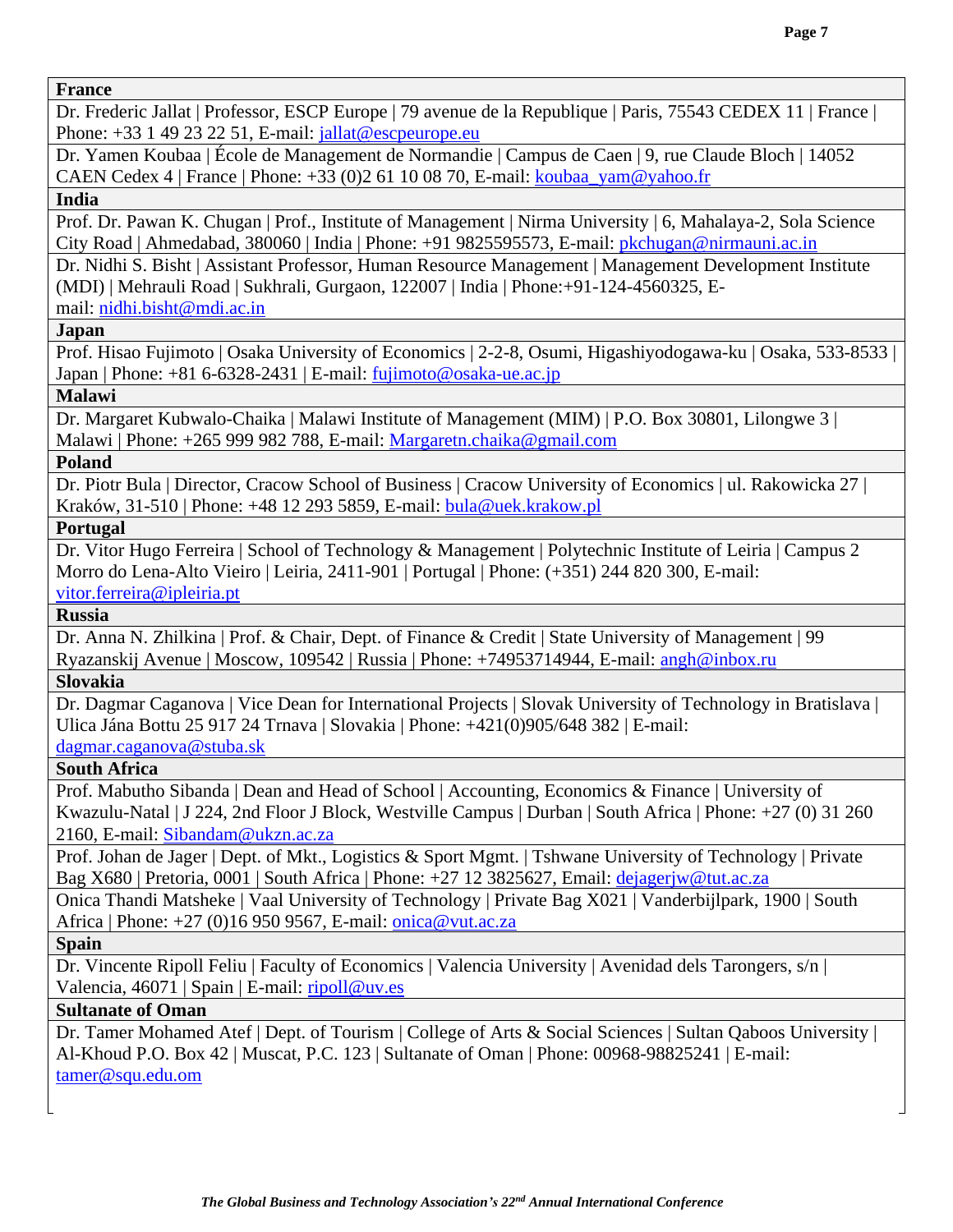### **Taiwan**

Dr. Che-Jen Su | Dept. of Restaurant, Hotel & Institutional Mgmt. | College of Human Ecology | Fu Jen Catholic University | 510 Chung Cheng Rd. | Hsinchuang, Taipei Country 24205 | Taiwan | Phone: 886-2- 29031111, Email: [040084@mail.fju.edu.tw](mailto:040084@mail.fju.edu.tw)

### **Thailand**

Dr. Pensri Jaroenwanit | Dean, Faculty of Business Administration and Accountancy Khon Kaen Business School (KKBS) Khon Kaen University Khon Kaen, Thailand | Phone: +66-819743732 | E-mail: [penjar@kku.ac.th](mailto:penjar@kku.ac.th)

Dr. Paweena Kongchan | Faculty of Business Administration and Accountancy | Khon Kaen University | Tambon Nai Maung | Khon Kaen | Thailand | Phone: +6643202401 ext. 48042 | E-mail: [kpaweena@kku.ac.th](mailto:kpaweena@kku.ac.th) 

Dr. Kawpong Polyorat | Khon Kaen Business School (KKBS) | Khon Kaen University | 123 Mittraparp Road, A.Muang | Khon Kaen, 40002 | Thailand | Phone: +6643202401 ext. 48068, E-mail: [kawpong@kku.ac.th](mailto:kawpong@kku.ac.th)

### **Tunisia/North Africa**

Dr. Rim Jallouli | Prof., ESEN University of Manouba, Tunisia | ESEN, Campus la Manouba, 2010 | Tunisia | Phone: (00 216) 71 602 919, E-mail: [rimjallouli@esen-manouba.org](mailto:rimjallouli@esen-manouba.org)

### **Turkey**

Dr. Taner Albayrak | Assoc. Professor of Business Administration | Department of Maritime Business Management | Piri Reis University | Postane, Eflatun Sk. No:8 | Istanbul, 34940 | Turkey | E-mail: [talbayrak@pirireis.edu.tr](mailto:talbayrak@pirireis.edu.tr)

Dr. Kadri Ozdemir | Assoc. Professor of Physics | Department of Electrical and Electronics Engineering | Piri Reis University | Postane, Eflatun Sk. No:8 | Istanbul, 34940 | Turkey | [kozdemir@pirireis.edu.tr](mailto:kozdemir@pirireis.edu.tr)

Dr. Ozlem Atalik | Department of Aviation Management | Eskisehir Technical University | Turkey | Phone: +90 (222) 335 0580/6964, E-mail: [oatalik@eskisehir.edu.tr](mailto:oatalik@eskisehir.edu.tr)

**U.K.**

Dr. Gordon Bowen | Regent's University London | 14 Webster Close | Maidenhead | Berkshire, SL6 4NW | U.K. | Phone: 44(0)7967496728, Email: ghgb@hotmail.com

Dr. Amy Takhar | De Montfort University | 4.93 Hugh Aston Building, Gateway | Leicester, LE1 9BH | Phone: 07779574532, E-mail: [amy.takhar@dmu.ac.uk](mailto:amy.takhar@dmu.ac.uk)

Dr. Wilson Ozuem | The Business School | University of Gloucestershire | U.K. | E-mail: [wozuem1@glos.ac.uk](mailto:wozuem1@glos.ac.uk) **U.S.A.**

Dr. Luis Eduardo Rivera-Solis | Capella University | 225 S 6th St. | Minneapolis, MN 55402 | U.S.A. | Phone: +1 (516) 241-5196, E-mail: [luis.rivera@capella.edu](mailto:luis.rivera@capella.edu)

Dr. F. Victor Lu | Prof., Dept. of Business Analytics and Information Systems | Tobin College of Business | St. John's University | 8000 Utopia Parkway | Queens, NY 11439 | U.S.A. | Phone: +1 (718) 990-7382, E-mail: [luf@stjohns.edu](mailto:luf@stjohns.edu)

Dr. Samir R. Moussalli | Dean Emeritus & Frank A. Plummer Prof. of Management | W. James Samford, Jr. School of Bus. & Professional Studies | Huntingdon College | 1500 E. Fairview Ave. | Montgomery, AL 36106 | U.S.A. | Phone: +1 (334) 833-4509, E-mail: [samirm@hawks.huntingdon.edu](mailto:samirm@hawks.huntingdon.edu)

Prof. Leonora Fuxman | St. John's University | Tobin College of Business | St. John's University | 8000 Utopia Parkway | New York, NY 11439 | Phone: (732) 742-9670, E-mail: [fuxmanl@stjohns.edu](mailto:fuxmanl@stjohns.edu)

**Venezuela**

Prof. María J. García G Minimax Consultores C.A | Caracas, Estado Miranda 1073 | Venezuela | Phone: +00 58 212 241 89 57, E-mail: [mariminimagarcia@yahoo.com](mailto:mariminimagarcia@yahoo.com)

Prof. Gilberto J. Hernández G. | Minimax Consultores C.A | Caracas, Estado Miranda 1073 | Venezuela | Phone: +00 58 212 241 89 57, E-mail: [minimaxconsultores@yahoo.com](mailto:minimaxconsultores@yahoo.com)

### **Zimbabwe**

Dr. Zenzo Lusaba Dube | Institute of Development Studies | National University of Science & Technology | 38 Duncan Rd., Suburbs | Bulawayo | Zimbabwe | Phone: +2639231186, E-mail: [zenzo123@aol.com](mailto:zenzo123@aol.com)